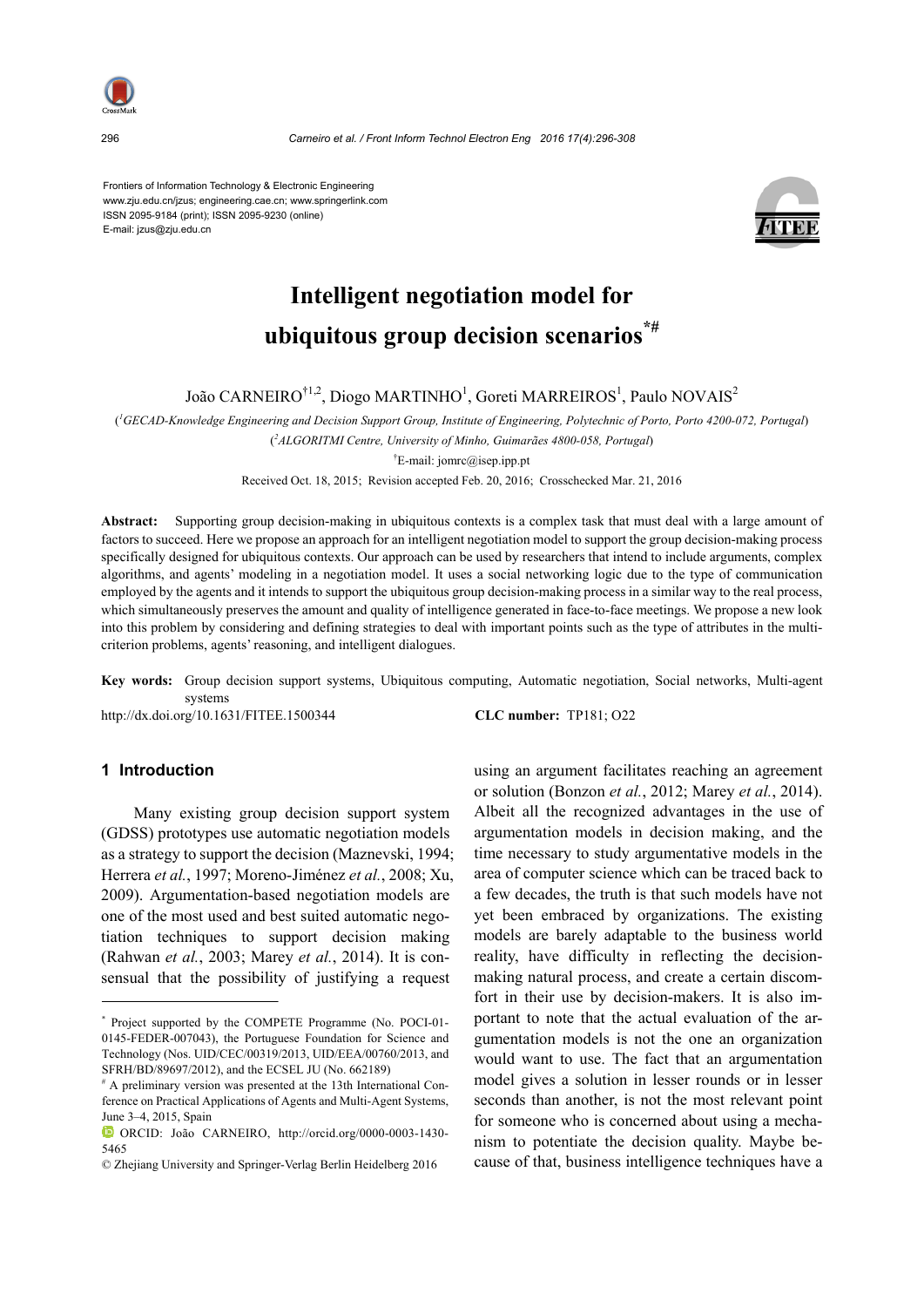much higher growth than GDSS.

Looking for studies on argumentation-based negotiation models adapted to GDSS, the results are practically inexistent. The few existing results are old (Karacapilidis and Papadias, 1998; Karacapilidis and Papadias, 2001; Marreiros *et al.*, 2010) and even if some seemed promising in the way they could be adapted to this area (Kraus *et al.*, 1998; Sierra *et al.*, 1998), the works that came next followed most of the time another path (even with some of them remaining within decision support). Forgetting negotiation models for a moment, we found that even the existing argumentation approaches are not oriented to problems that include multiple agents interacting simultaneously. It is even possible to verify that in the most recent argumentation studies, authors with more than one or two decades of work, consider the inclusion of multiple agents as a future expansion for their work (Fan and Toni, 2014; Fan *et al.*, 2014). When agents have 'one-to-one' communication, the process is simple. However, things become more difficult when an agent receives messages from multiple agents. Another important issue is how most authors test their argumentation models. The majority opt for the 'seller-buyer' (Rahwan *et al.*, 2003; Karunatillake and Jennings, 2005; Ramchurn *et al.*, 2007; de Melo *et al.*, 2011; El-Sisi and Mousa, 2012; Marey *et al.*, 2014), which has a type of dialogue much oriented to that kind of problem.

It is a complex task to define a type of adaptable dialogue for use in an argumentation-based negotiation model which has the objective to support group decision making. Walton (1995) believed that dialogues should be classified based on their primary objective, and presented six major dialogue classes for that: inquisition, persuasion, negotiation, deliberation, demand for information, and eristic. However, what is the most adaptable dialogue for a group of people, employees of the same company, whose common objective is not only to solve a certain problem, but at the same time to satisfy their own objectives? Maybe a mixture of several types of dialogue could be the solution, or creating a new class. This makes it very complex to adapt an argumentation theory to this scenario.

We believe that part of the failure of GDSS developed until today is related with the perspective used to analyze the problem and how those systems have been evaluated.

Here we propose an approach for a negotiation model that intends to support the ubiquitous group decision making process similar to a real process, which simultaneously preserves the amount and quality of intelligence generated in face-to-face meetings and is adapted to be used in a ubiquitous context. Our approach is capable of dealing with intelligence because our agents have the possibility to maintain a dialogue about the topic, expressing their opinions, and gather information of what they 'heard'. Our approach is an alternative for researchers that intend to use their specific algorithms, arguments, or models to define agents, for instance, in terms of behaviors of personality.

#### **2 Proposed model**

Much of the existing literature that uses agents for negotiation purposes (Huang and Sycara, 2002; Kakas and Moraitis, 2006; Rahwan *et al.*, 2007) considers mainly scenarios where the agents are fully competitive, in which each agent seeks to achieve its own goals (Santos *et al.*, 2010; Rosaci, 2012), or fully collaborative, where all seek to find a solution that satisfies everyone's needs (Yen *et al.*, 2001; Allen *et al.*, 2002; Reicher *et al.*, 2005). In the case of a GDSS which aims to support an organization's decision group to make decisions, this issue should be looked at differently. Considering a system that will have agents, where each agent will represent a decisionmaker, a mixture of competition and collaboration should then be considered. We could acknowledge that while all the agents are part of the same organization, they should be collaborative to achieve the best possible decision for the firm. However, for human nature reasons, that would lose certain existing advantages in the context of meeting. Despite the 'all wear the same sweater' philosophy, in a real context the decision-maker also seeks to achieve his/her own goals. This happens for several reasons, but in this particular situation we are interested only in highlighting the conviction reasons. The decision-maker considers in his/her logic that his/her preferred alternative is the best solution to solve the problem and therefore he/she will defend his/her alternative until arguments that make him/her consider a more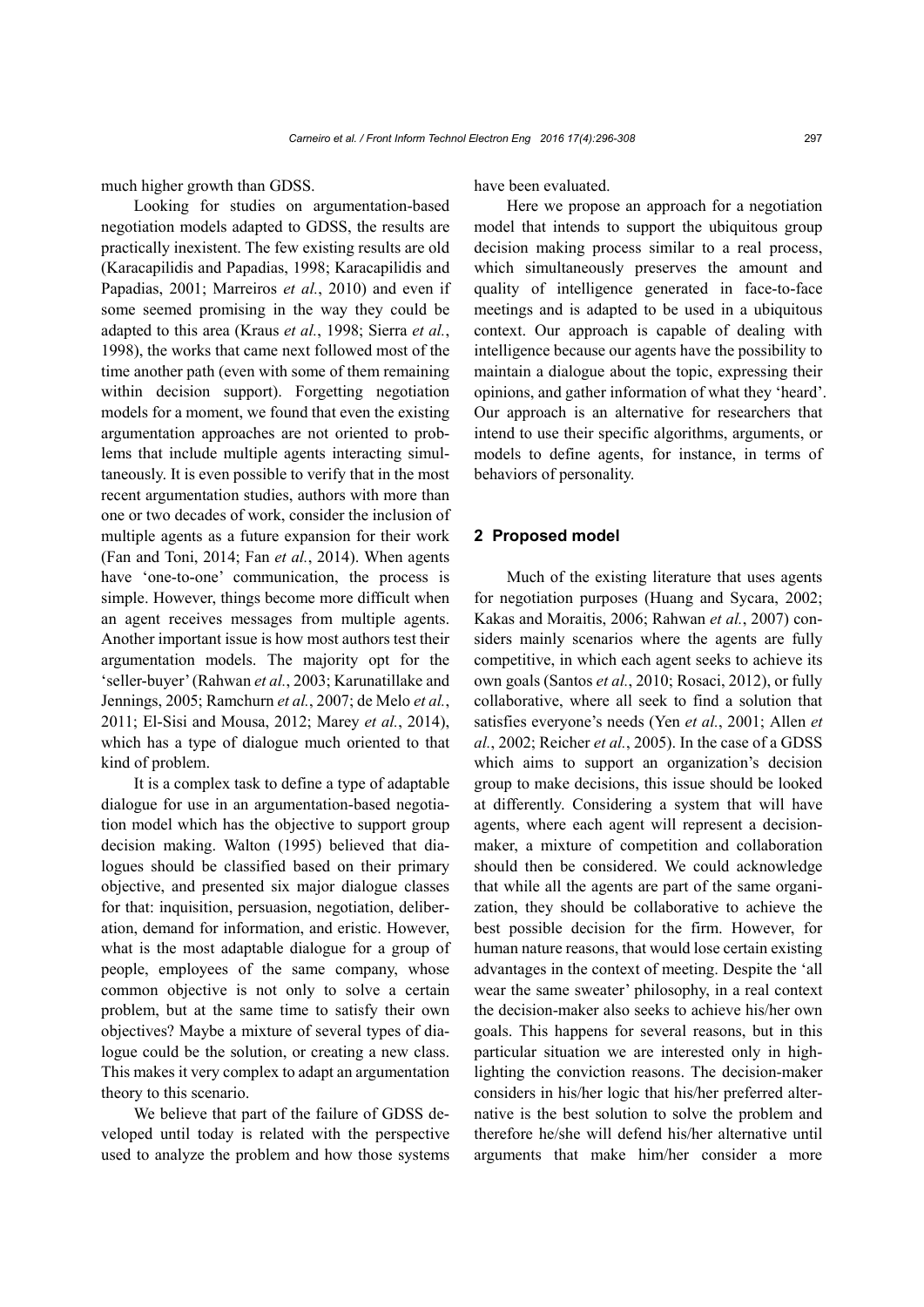beneficial alternative are presented. It is this behavior that enriches the meetings, introduces new knowledge, and allows higher quality decisions to be made. This is the behavior we intend to include in our negotiation model and that we consider to be important to introduce in this kind of system.

The negotiation model here proposed is inspired by the communication logic used in social networks. The main idea follows two main types of communication: (1) public communication (PC) in the form of public posts, and (2) private communication (PrC) in the form of private chat. The visual idea of the communication form is much alike to the one used, for instance, in Facebook. The fact of considering the way of communication used in social networks a good approach to serve as inspiration for this work topic is related to two main factors: the agents communicate in a context similar to the one practiced by the decision-makers in face-to-face meetings and the environment and the agents communication/ interaction is easily understood by the participants (decision-makers).

Fig. 1 shows the two different types of communication. The agent is part of a single PC but can have several PrC simultaneously.

A PC is an open conversation and its functioning reflects the type of dialogue practiced by the decisionmakers in a real context. Sometimes public conversations or conversations between multiple agents are mentioned, but in practice what happens is that there is a group of agents that exchange messages where each message has a single receptor. In the case of PC,

messages are exchanged as how it happens in real life, where a group of people are seating at a table, and even when a message has only one recipient it can be heard by all. This allows the agents to gather information and create relationships through the messages they listen, even if those messages are not directed towards them. In PC agents can address only one topic at a time. Any agent can propose the closure of a topic, which will be closed if no other agent has anything else to say. Obviously, all agents can participate in a PC and read all the messages.

PrC refers to all the private conversations of each participant agent, and as mentioned, an agent can keep several PrC simultaneously. At most, it can have a PrC with each one of the other agents. An agent can initiate a PrC with any other agent provided that it does not already exist. A PrC can stay open during the entire process without being terminated. The existence of PrC is an advantage over the actual meetings that do not allow simultaneous private conversations during the process.

To the best of our knowledge, in literature in the context of support for group decision making, the agents use requests and questions as a way of communication. The communication allows them to use strategies to persuade the other agents and to gather necessary information to reason about the problem. In addition to questions and requests, in our approach we introduce the concept of statement. The statement is a way of communication which will be used by the agents to demonstrate their points of view. This means agents can share information or perform



**Fig. 1 Two different types of communication**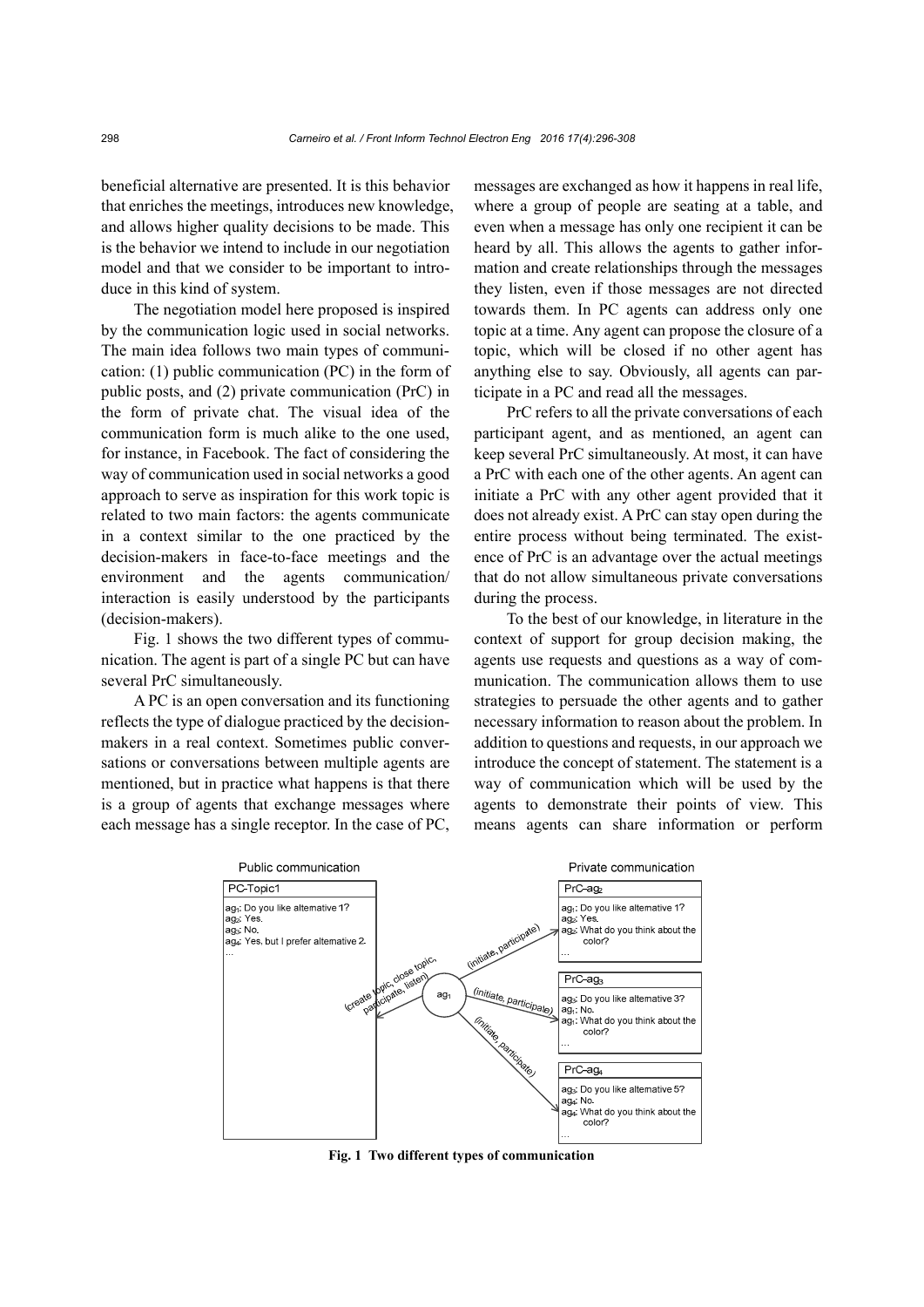indirect persuasion through statements. For instance, Agent1 can say "to me consumption is the most important attribute". For example, this action can make Agent2, which considers Agent1 the most experienced in the issue that is being discussed, redefine the importance he/she gives to the consumption attribute. As mentioned earlier, it is essential to give prominence to the decision process since strategies that propose solutions based on the problem's initial settings end up losing the process's value existent in real meetings. Negotiation automation should continue to allow the existence of two fundamental points: change of opinion/problem reformulation by the decision-makers when they realize/agree with the arguments presented by other interveners, and learning with the assessment of the process by the decisionmakers. Statements, requests, and questions can be used with or without the inclusion of arguments and can be used in PC and PrC. Counter-arguments and acceptance or rejection responses are also made through those three types.

Given this descriptive definition and the underlying motivations of our approach, we now formulate these notions to develop a notational representation of the schema.

**Definition 1** Let *p* be a multi-criterion problem  $(p=(C, A, A_g))$ , where *C* is the set of considered criteria  $(C=\{c_1, c_2, ..., c_n\})$ , *A* is the set of considered alternatives  $(A = \{a_1, a_2, ..., a_m\})$ , and  $A_g$  is the set of all participant agents  $(A_g = \{ag_1, ag_2, ..., ag_k\})$ .

**Rule 1** Each alternative is related with each criterion. There cannot be an existing alternative with values for a criterion that is not considered in the problem.

**Example 1.1** Let us consider, as an example, the multi-criterion problem of purchasing a new car. In this problem three criteria and three alternatives will be discussed. Three agents will participate in the discussion. Therefore, *p* is defined as  $p=(\{c_1, c_2, c_3\},\)$  ${a_1, a_2, a_3}, {ag_1, ag_2, ag_3}.$ 

**Definition 2** Let  $c_i$  be a criterion  $(c_i = \{n_{c_i}, v_{c_i}, m_{c_i}\})$ , where  $\forall c_i \in C$ ,  $i \in \{1, 2, ..., n\}$ ,  $n_{c_i}$  is the name of a particular criterion,  $v_c$  is the value of a particular criterion (Numeric, Boolean, or Classificatory), and  $m_c$  is the greatness associated with the criterion (Maximization, Minimization, Positivity, Negativity, or Without Value).

**Example 1.2** For the previous example, let us

consider three criteria: Price, Transmission, and Air Conditioning. Each criterion is defined as follows:

 $c_1$ ={Price, Numeric, Minimization},

- $c_2$  = {Transmission, Classificatory, Without Value},
- $c_3 = \{Air Conditioning, Boolean, Positivity\}.$

**Definition 3** Let  $a_i$  be an alternative  $(a_i =$  $\{n_{a_i}, [c_{1_{a_i}}, c_{2_{a_i}}, ..., c_{n_{a_i}}]\}\}$ , where  $\forall a_i \in \{1, 2, ..., m\},\$  $n_a$  is the name of a particular alternative and  $[c_{1_{n}}, c_{2_{n}}, ..., c_{n_{n}}]$  is the instantiation of every criterion. **Example 1.3** For the previous example, let us con-

sider three alternatives. Each alternative is defined as follows:

 $a_1 = \{ \text{Carl}, \{ 10000\epsilon, \text{Automatic}, \text{No} \} \},$  $a_2 = \{Car2, [15000 \epsilon, Manual, Yes] \},\$  $a_3$ ={Car3, [12500€, Manual, No]}.

**Definition 4** Let  $l_i$  be a locution ( $l_i = \{ \text{type}_i, \text{ id}_i, \}$ text<sub>*i<sub>i</sub>*</sub>, context<sub>*i<sub>i</sub>*</sub>, Var<sub>*i<sub>i</sub>*</sub>, *g<sub><i>i<sub>i</sub>*</sub> }), where *i*  $\in$  {1, 2, …}, type<sub>l</sub> is the locution's type (Question, Statement, or Request),  $id_l$  is the locution's identification, text<sub>*i*</sub> is the text associated to the locution, context<sub> $i$ </sub> is the locution's context (Alternative, Criterion, or Without Context),  $Var_{l_i}$  is the set of variables associated to the locution (Alternative or Criterion), and  $g_l$  is the locution's domain (General or Specific).

The proposed locutions to be considered are specified in Table 1.

**Definition 4.1** Let *L* be the set of all locutions. For a domain  $g$  assigned to locution  $l_i$ , the set of locutions *L<sub>g</sub>* is associated if  $L_g \subset L$  and  $\forall l_i \in L_g$ ,  $g_l = g$ .

**Definition 4.2** Let *L* be the set of all locutions. For a particular type  $t$  assigned to locution  $l_i$ , the set of locutions  $L_t$  is associated if  $L_t \subset L$  and  $\forall l_i \in L_t$ , type<sub>l</sub> = *t*.

**Definition 4.3** Let *L* be the set of all locutions. For a particular criterion  $c_i$ , the set of specific locutions  $L_{s_c}$ 

is associated if  $L_{s_{c_i}} \subset L$ ,  $\forall l_j \in L_{s_{c_i}}$ ,  $g_{l_j} = \text{Specific}$ ,  $\forall l_j \in L_{s_{c_i}}$ ,  $c_i \subset \text{Var}_{l_j}$ , and  $\forall l_j \notin L_{s_{c_i}}$ ,  $c_i \not\subset \text{Var}_{l_j}$ .

**Rule 2** For any locution  $l_i \in L_{s_i}$  and  $c_i \subset \text{Var}_{l_i}$ , there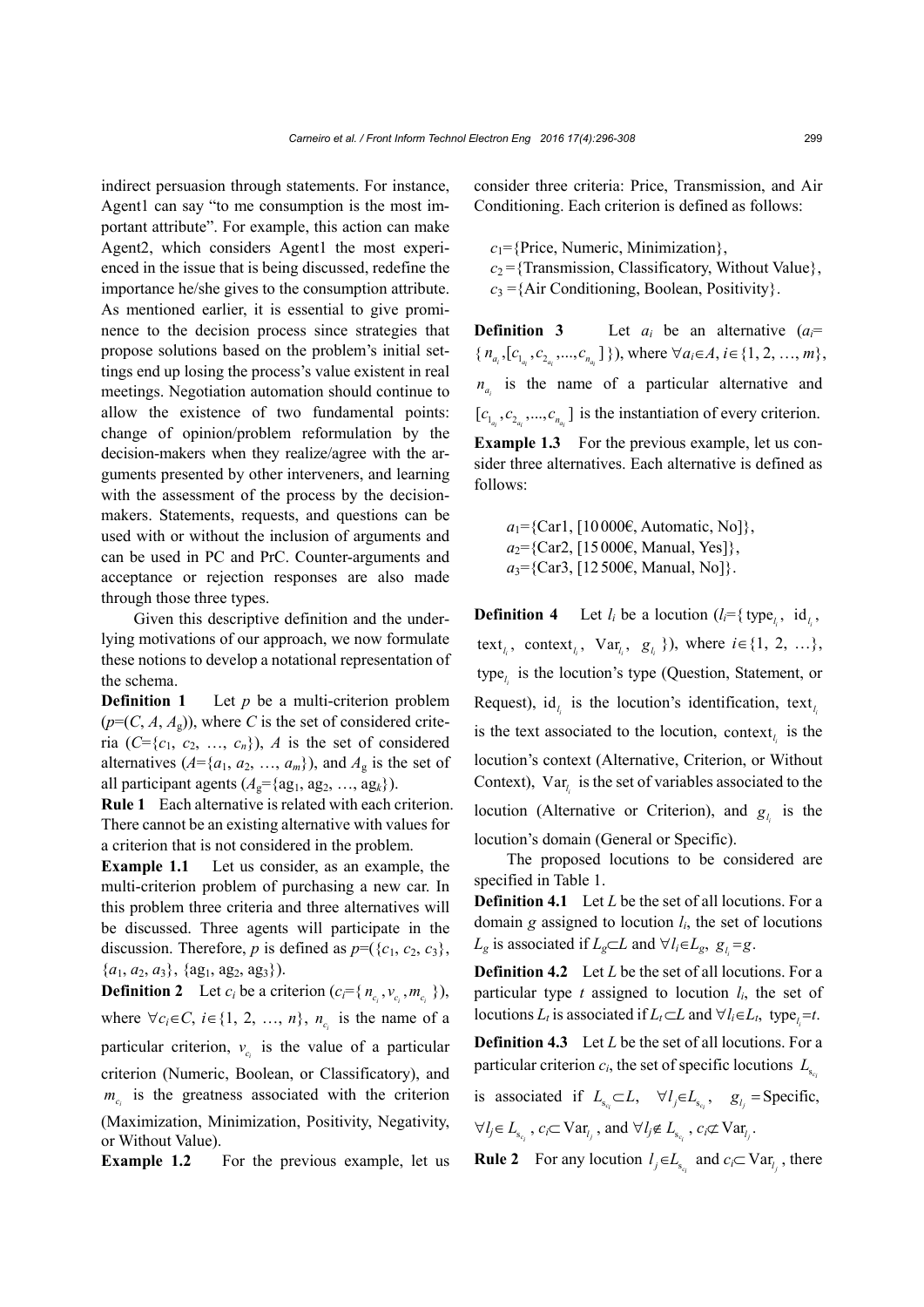| Locution                           | Type      | id | Text                                                                                        | Context            | Variables                                 | Domain               |
|------------------------------------|-----------|----|---------------------------------------------------------------------------------------------|--------------------|-------------------------------------------|----------------------|
| Criteria general preference        | Statement | 1  | "For me the most important cri-<br>terion/a is/are $1, 2, , n$ "                            | Criterion          | Criteria 1, 2,<br>$\ldots$ , $\mathbb{R}$ | General              |
| Alternatives general preference    | Statement | 2  | "For me the most important al- Alternative Alternatives<br>ternative/s is/are $1, 2, , n$ " |                    | 1, 2, , n                                 | General              |
| Criteria general preference        | Question  | 3  | "Which criterion/a you consider<br>most important?"                                         | Criterion          |                                           | General              |
| Alternatives general preference    | Question  | 4  | "Which alternative/s you prefer?"                                                           | Alternative        |                                           | General              |
| Criteria individual preference     | Ouestion  | 5  | "Who considers the criterion/a as<br>the most important?"                                   | Criterion          | Criteria 1, 2,<br>$\ldots$ , $\mathbb{R}$ | Specific             |
| Alternatives individual preference | Ouestion  | 6  | "Who prefers the alternative $n$ ?"                                                         |                    | Alternative Alternatives<br>1, 2, , n     | Specific             |
| Agreement                          | Statement | 7  | "I agree."                                                                                  | Without<br>Context |                                           | Specific/<br>General |
| Disagreement                       | Statement | 8  | "I disagree."                                                                               | Without<br>Context |                                           | Specific/<br>General |
| No information                     | Statement | 9  | "I do not have that information."                                                           | Without<br>Context |                                           | Specific/<br>General |
| End of participation               | Statement | 10 | "I have nothing more to say."                                                               | Without<br>Context |                                           | General              |
| Alternative request                | Request   | 11 |                                                                                             |                    |                                           |                      |
| Accept                             | Statement | 10 | "I accept."                                                                                 |                    | Alternative Alternatives<br>1, 2, , n     | Specific             |
| Refuse                             | Statement | 11 | "I do not accept."                                                                          |                    | Alternative Alternatives<br>1, 2, , n     | Specific             |

**Table 1 Considered locutions** 

cannot be another locution  $l_k$  where  $c_i \subset \text{Var}_k$  and  $l_k \notin L_{s_k}$ .

**Definition 4.4** Let *L* be the set of all locutions. For a particular alternative  $a_i$ , the set of specific locutions  $L_{s_{a_i}}$  is associated if  $L_{s_{a_i}} \subset L$ ,  $\forall l_j \in L_{s_{a_i}}$ ,  $g_{l_j}$ =Specific,  $\forall l_j \in L_{s_{a_i}}$ ,  $a_i \subset \text{Var}_{l_j}$ , and  $\forall l_j \notin L_{s_{a_i}}$ ,  $a_i \not\subset \text{Var}_{l_j}$ . **Rule 3** For any locution  $l_i \in L_s$  and  $a_i \subset \text{Var}_l$ , there cannot be another locution  $l_k$  where  $a_i \subset \text{Var}_k$ 

and  $l_k \notin L_{s_{a_i}}$ .

**Definition 4.5** Let *L* be the set of all locutions. For a particular context, Context, the set of general locutions  $L_{ge_{\text{co}-\text{short}}}$  is associated if  $L_{ge_{\text{Co}-\text{short}}} \subset L$ ,  $\forall l_j \in$  $L_{\text{ge_{\text{Context}}}}, \quad g_{l_j}$ =General and  $\forall l_j \in L_{\text{ge_{\text{Context}}}}, \quad \text{context}_{l_j}$ Context .

**Definition 5** Let msg<sub>*i*</sub> be a message (msg<sub>*i*</sub>={ $l_{\text{msg}_i}$ ,  $Arg_{msg_i}$ ,  $\text{idch}_{msg_i}$ ,  $ag_{e_{msg_i}}$ ,  $ag_{r_{msg_i}}$  }), where  $i \in \{1, 2, ...,$  $n$ ,  $l_{\text{mes}}$  is the locution sent in the message, Arg<sub>msg</sub> is the justification associated to the locution (can be an argument or null), idch $_{\text{msg}_i}$  is the conversation code (the post for PC or the private chat for PrC),  $\mathbf{a} \mathbf{g}_{e_{\text{msg}}}$  is the identification of the agent who sent the message, and  $\mathbf{a}_{\mathbf{g}_{r_{\text{msg}_i}}}$  is the set of the agents who will receive the message (can be 1 or \*).

**Definition 6** Let Arg<sub>*i*</sub> be an argument (Arg<sub>*i*</sub></sub>={ $id_{Arg_i}$ , text<sub> $A_{\text{reg}_i}$ </sub>,  $\text{Var}_{A_{\text{reg}_i}}$  }), where  $i \in \{1, 2, ..., n\}$ ,  $\text{id}_{A_{\text{reg}_i}}$  is the identification of a particular argument,  $texttext{text}_{\text{Arg}_i}$  is the text associated to a particular argument, and Var<sub>Arg<sub>i</sub></sub> is the set of variables associated to a particular argument (can contain alternatives and criteria).

The criteria included in the set of the agent's preferred criteria will also be included in the set of the agent's updated and preferred criteria. Therefore, the size of the set of the agent's updated and preferred criteria will always be at least the same as or larger than that of the set of the agent's preferred criteria that is not updated. Likewise, the alternatives included in the set of the agent's preferred alternatives will also be included in the set of the agent's updated and preferred alternatives. This means that the size of the set of the agent's updated and preferred alternatives will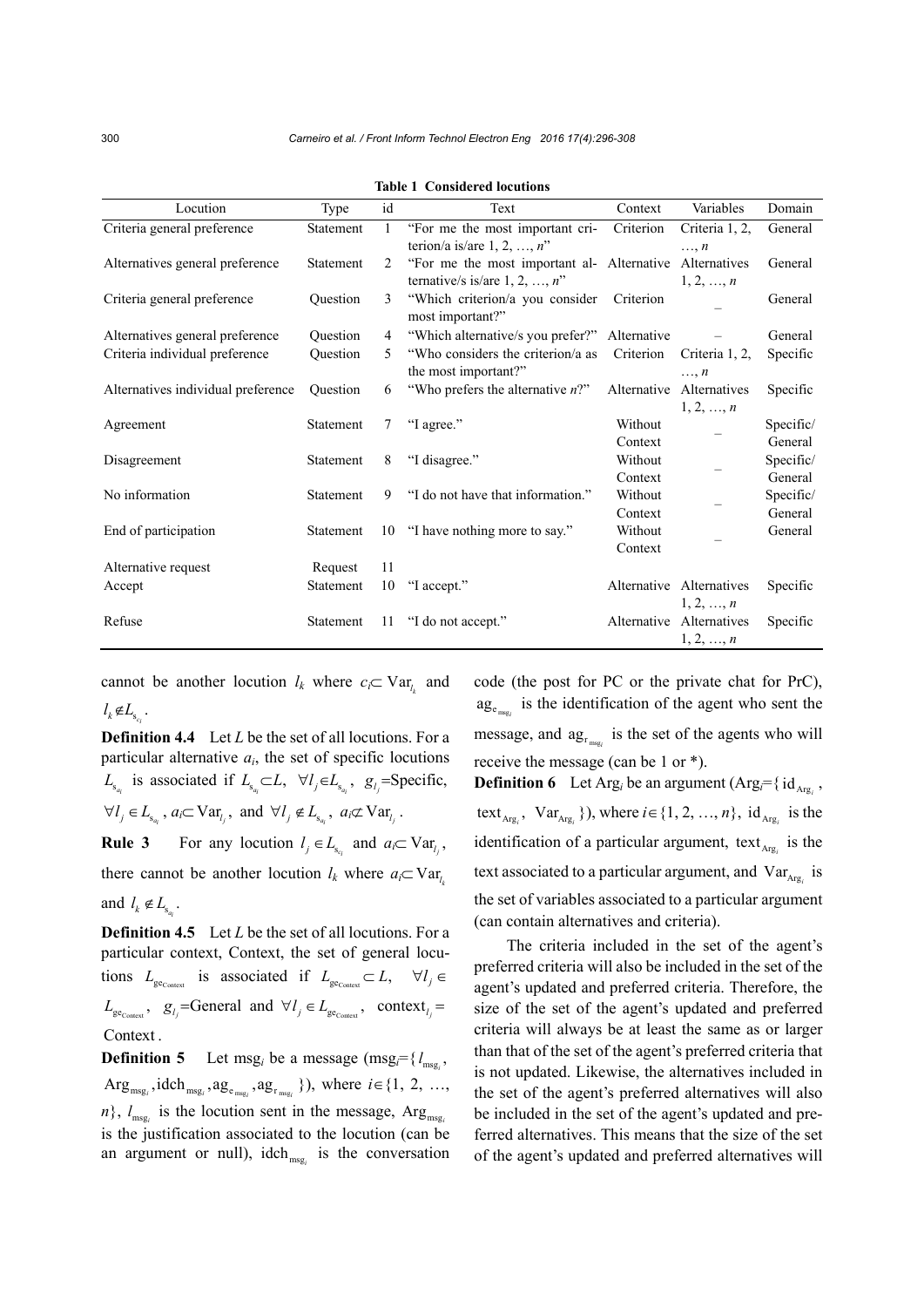always be at least the same as or larger than that of the set of the agent's preferred alternatives that is not updated.

**Proposition 1** The system is finite.

**Proof** One agent ag<sub>*j*</sub> that has preferred criteria  $n_{c}$ belonging to  $C_{\text{ag}}$  and alternatives  $n_{a_{\text{ag}}}$  belonging to  $A_{\mathbf{a}\mathbf{g}}$  can initially use  $n_{l_{\mathbf{a}\mathbf{g}}}$  locutions where

$$
\label{eq:1} \mathbf{m}_{l_{\text{agg}}} = \sum_{i=0}^{n_{\text{cag}}}\mathbf{L}_{\text{s}_{c_i}} + \sum_{i=0}^{n_{\text{cag}}}\mathbf{L}_{\text{s}_{a_i}} + \mathbf{L}_{\text{ge}_{\text{Criterion}}} + \mathbf{L}_{\text{ge}_{\text{Alternative}}} + \mathbf{L}_{\text{ge}_{\text{Without Constant}}},
$$

and  $n_l$  is the sum of all the locutions related to each criterion and alternative preferred by the agent.

Whenever  $C_{\text{ag}}$  and  $A_{\text{ag}}$  are updated, with  $n_{c_{\text{new}_{\text{agg}}}}$  belonging to  $C_{\text{new}_{\text{agg}}}$  and  $n_{a_{\text{new}_{\text{agg}}}}$  belonging to  $A_{\text{new}_{\text{ag}_j}}$ .  $n_{l_{\text{new}_{\text{ag}_j}}}$  will be

$$
\begin{aligned} \mathbf{n}_{l_\text{new}}&_{{}_{\text{age}}}=\sum_{i=0}^{n_{c_\text{new}}}\mathbf{L}_{\text{s}_{{}_{\text{c}_i}}}+\sum_{i=0}^{n_{a_\text{new}}}\mathbf{L}_{\text{s}_{{}_{\text{eq}}}}\\ &+\mathbf{L}_{\text{ge}}&_{\text{Criterion}}+\mathbf{L}_{\text{ge}}&+\mathbf{L}_{\text{ge}}&_{\text{whout context}}. \end{aligned}
$$

This process is repeated until agent ag*j* prefers all the criteria and alternatives and  $n_{c_{\max_{\text{max}}} \in C_{\max_{\text{max}}}$  and

$$
n_{a_{\max_{\text{agg}}}} \in A_{\max_{\text{agg}}}, \quad n_{l_{\max_{\text{agg}}}} \text{ will be}
$$
\n
$$
n_{l_{\max_{\text{agg}}}} = \sum_{i=0}^{n_{c_{\max_{\text{agg}}}}} L_{s_{c_i}} + \sum_{i=0}^{n_{a_{\max_{\text{agg}}}}} L_{s_{a_i}} + L_{g_{c_{\text{without Constant}}}} + L_{g_{c_{\text{Without Constant}}}}.
$$

It is possible to verify that the model is finite as the agent will be able to use, at most, a number of locutions corresponding to the total of criteria and alternatives considered for the multi-criterion problem, and the remaining locutions that do not have a specific context.

The set of locutions defined by each agent will depend on the algorithms used and in each specification of our model. However, each agent will have his/her particular set of locutions regarding the issues considered by the algorithm. An agent can generate his/her set of locutions based on, for instance, the

interests configured by the real participant, real participant personality, agent's conflict style, etc.

To better understand the process flow of our model, we are going to present some data flow diagrams for each of the main entities of our model.

#### **3 Real participant (decision-maker)**

When develop models and applications that will be used in real scenarios, we have to pay special attention to the end users. The end users of our research will be the decision-makers. Considering we are dealing with ubiquitous scenarios, we assume our end users are people with a very busy schedule, that's why we also have been working with techniques to configure multi-criterion problems (Carneiro *et al.*, 2015). In our proposal, the decision-maker is represented in the 'system' by a participant agent. Usually, this agent is seen as someone capable of defending the interests of the decision-maker. In our case, we consider (to develop a successful system) this agent as someone who seeks and understands data (and the environment) and other people's perspectives, capable of organizing that data, and present more intelligent information to the decision-maker so that he/she can perform better decisions. A successful ubiquitous group decision support system (UbiGDSS) cannot be one that only presents possible solutions, even when the presented solutions are the best possible. It needs to be capable of presenting information that provides confidence to the decision-maker so that he/she can reason and make decisions. The decision-maker should be capable of understanding other people's motives. Our model intends to follow the decision-makers during the decision making process. We believe the best approach would be an iterative process, where the participants can (re)configure the problem whenever they want and also understand all the processes and other people's perspectives through the interaction with their agents. An interesting fact is that we do not find in the literature any research regarding the kind of information that should be available to support the decision-maker during the process. The lack of these 'intelligent reports' is a huge disadvantage when comparing UbiGDSS with business intelligence techniques. Fig. 2 presents our perspective on how the real participant's data should flow.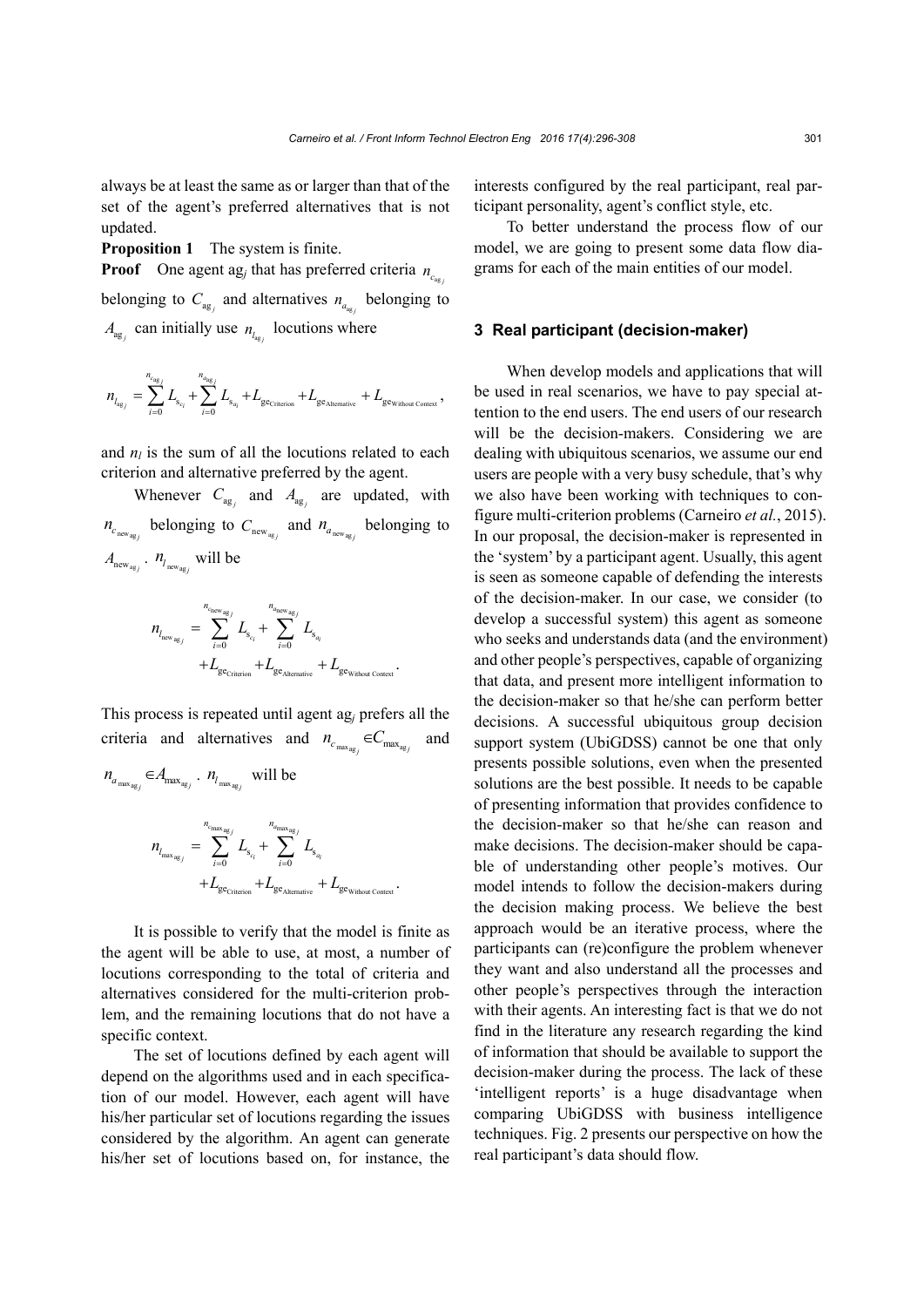

**Fig. 2 Flowchart of a real participant (decision-maker)** 

#### **4 Facilitator agent**

In this kind of proposals it is very common to use a facilitator agent. We also consider important to use a facilitator agent; however, in our case the facilitator is responsible only for managing the beginning and the end of the meeting. All the dialogue and the messages exchange are on the participant agent side. Fig. 3 presents our perspective of how the facilitator agent's data should flow.



**Fig. 3 Facilitator agent's flowchart** 

#### **5 Participant agent**

The participant agent plays an essential role in our model. He/She is the virtual representation of the decision-maker. What it does and when it does will depend on the complexity of the algorithms that are

used. What differentiates our model is the capability of those agents to create free dialogues. Usually most of the proposed models are rigid, when defining the order of the events. In our model the agents are free to act according to their intentions. Fig. 4a shows the participant agent's data flow regarding the public conversations and Fig. 4b shows the participant agent's data flow regarding the private conversations. The participant agent reports only his/her inactivity to the facilitator when the 'report my inactivity' status in both PC and PrC is verified.



**Fig. 4 Participant agent's flowchart for public conversations (a) and private conversations (b)** 

# **6 Attribute types**

Our model is specifically designed to handle multi-criterion problems. It is not our goal to include any type of natural language mechanism in our prototype. However, we believe it is possible and essential that the agents can understand what is happening in the 'conversation'. For that, it is necessary to make a proper definition of the type of attribute that can be used.

Considering our example of purchasing a new car, one of the attributes was the car's consumption and that attribute was defined as a minimization numerical attribute. If Agent1 says "for me the most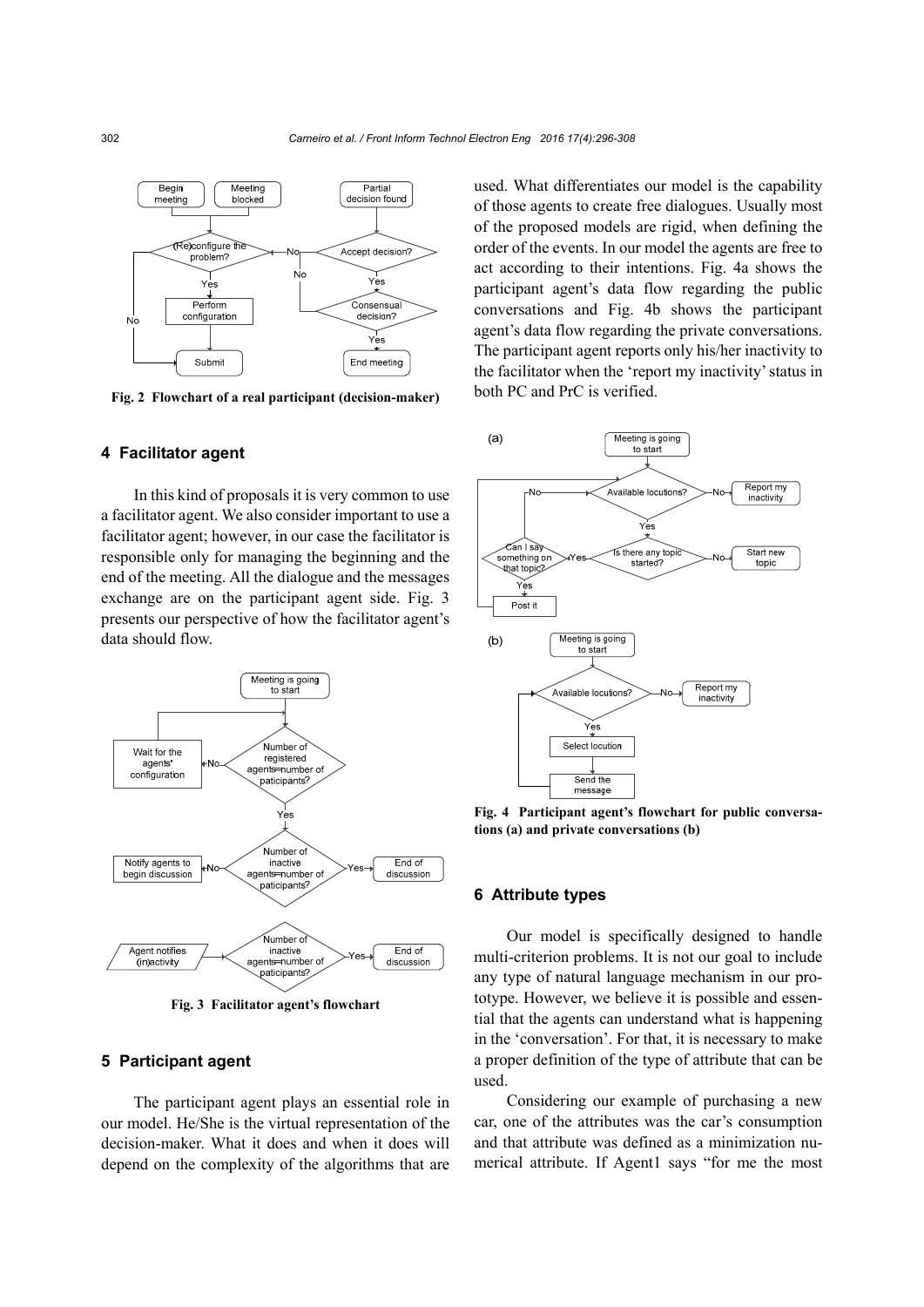important decision factor is consumption" it will allow other agents to argue with Agent1 saying "accept alternative *C* because it has the lowest consumption". It is possible to understand that this strategy allows the agents to have the ability to perceive a lot of different information. Another major advantage of this approach is the easiness in which an agent will generate perceptible reports for the real participant. Besides being able to present data that supports the decision (for instance, charts, tables, statistics), it is possible to present the argumentation between the agents and the reason that led the agents to propose a certain decision in a more perceptible way.

The types of attributes considered can be visualized in Fig. 5. Two main types of attributes can be considered:

1. Objective: objective attributes are comparable with each other. This means that in the case of the car consumption, if car1 has a lower consumption than car2 and the consumption is a minimization numerical attribute, car1's consumption is invariably better than car2's consumption. The values of the objective attributes are always absolutely true. For instance, if the air conditioning attribute of an alternative is true then the possibility of that car not having air conditioning cannot be considered. There are three types of objective attributes:

(1) Boolean: this type of attribute is used in situations where the attribute can be classified by only two values, e.g., on/off, yes/no, 0/1, true/false; in this case the most advantageous situation must be specified (true or false). However, this specification is not mandatory. The situation that offers a greater value is considered to be advantageous even if that value does not solve the problem. Considering that the same car with or without air conditioning costs exactly the same price, the fact of having air conditioning is an advantage, even assuming that for health reasons it will not be used.

(2) Numerical: the numerical type attributes are used to define measurable attributes, for example, consumption, height, width, and distance. This type of attribute is defined as the maximization or minimization attribute. However, this specification is not mandatory. For instance, we 'always' want to minimize costs, but on the other hand, we always want to maximize the profits. However, we may not be



interested in minimizing or maximizing the height of an employer.

(3) Classificatory: this type of attribute is used to specify attributes with a defined and recognized classification. For instance, we can use this type of attribute to specify a car's safety. However, this classification should not be made by someone without credentials. An expert or a classification that has been published in a reference location can be used to make this classification. The classification will function as a scale.

2. Subjective: subjective attributes allow agents to perceive what issues do not make sense to argue. For example, it will not make sense to argue that a car is better than another because of the color. The fact an agent prefers a certain color (in a certain context) is considered by this type of attribute as a personal taste which cannot be argued. Other examples of subjective attributes (always depend on the context) include car design, food taste, beauty, and sound quality.

We believe this proposal on the types of attributes for the multi-criterion problem is simple but effective. In this way it is possible to set a wide number of problems with a strategy that allows agents to understand about what they are arguing. We believe this approach makes the agents as well as the dialogues more intelligent allowing richer and more perceptible outputs.

# **7 Discussion**

To Jennings and Wooldridge an intelligent agent can make flexible autonomous actions to meet its design objectives. To them, an intelligent agent needs to be responsive, proactive, or social. For further information about these definitions see Wooldridge and Jennings (1995). To Wooldridge (2000) what makes a rational agent is its autonomy. In the last decades we have seen many examples in the literature in which the topic of intelligent agents is addressed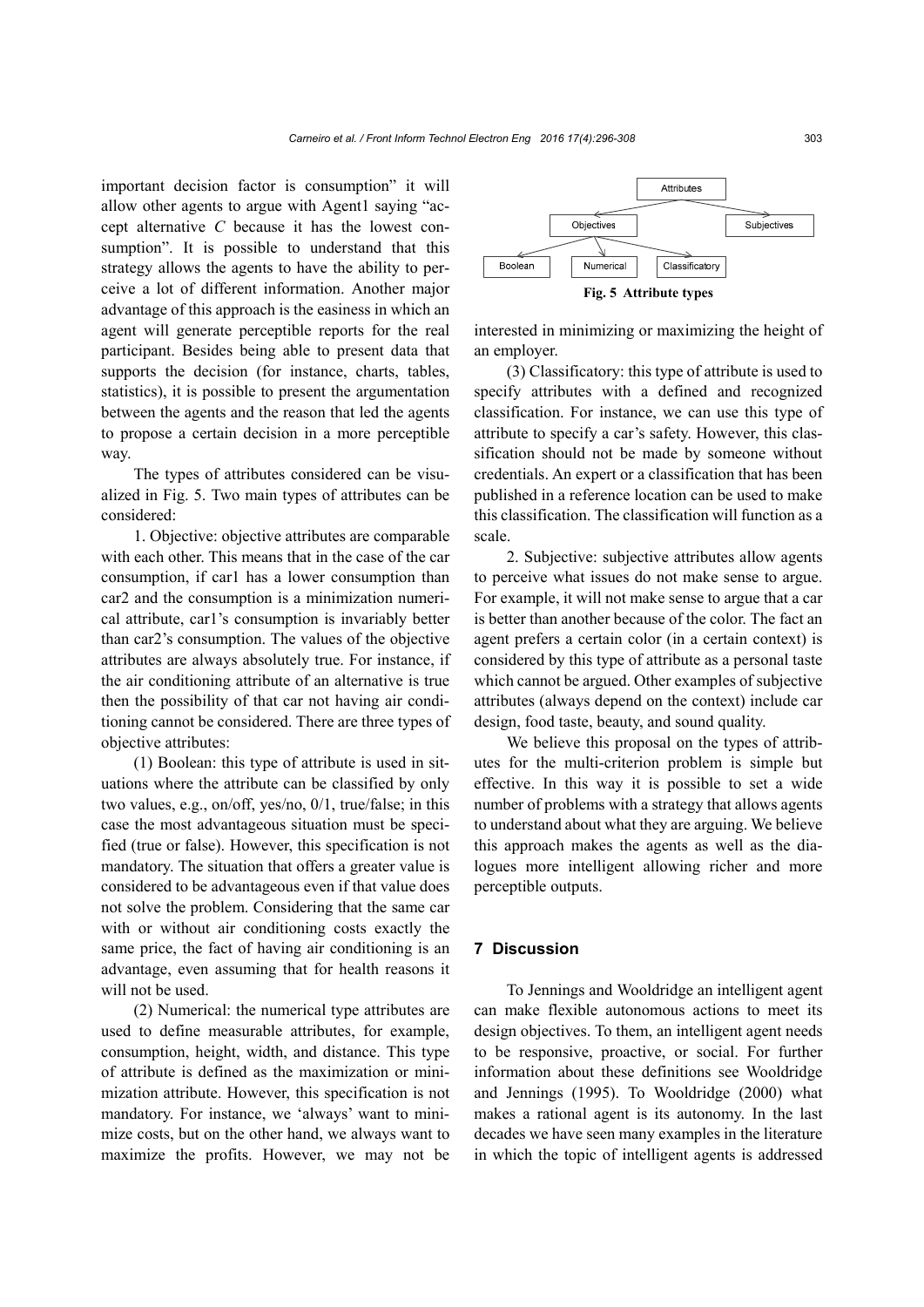(Müller, 1996; Sycara *et al.*, 1996; Jennings and Wooldridge, 1998). It is also known that there are agents that perform the same task with more intelligence than others. However, it is known that in the case of humans, the reactive decision is processed by the brain in a different location of the proactive decision. In the case of agents or computational systems the proactive decision can exist but always in a simulated way.

On the subject of intelligent and rational agents, there is a relevant point that deserves attention regarding group decision-making support systems. Suppose we have a system that can rapidly propose a solution to a certain problem according to the decision-makers' preferences. It is obvious that this indicator is not enough to know whether the system is good or bad. The proposed solutions can always be unacceptable for the decision-makers, making the system useless. However, let us consider that the system can always propose acceptable solutions for the decision-makers, ending up having a great impact on a particular organization. Taking into account these details it would be hypothetically possible to say this system had quality. However, this may not be true. When someone wants to develop a negotiation model to adapt to a group decision-making support system, there is an important factor, which is often forgotten, to take into account. In the case of face-to-face meetings the decision-makers have time to think over the subject during the process, and usually they start the meeting with certain beliefs which are then changed after hearing others' opinions and argumentations. Sometimes our opinion changes when new knowledge is shared with us or when the arguments used invalidate our logic. This fact is what makes face-to-face meetings the preferred choice to make important decisions, and no system is still prepared to deal with such a situation. The way models and systems are designed makes this crucial part of a real meeting be lost. We think that research on negotiation models for group decision-making support systems needs to start concerning about such a fact. It is important for the agent to have the capability to seek to understand why other agents have other preferences, and not only to seek information that allows him/her to achieve his/her goals while forgetting that on the other side there may be an agent who changes opinion even if he/she did not share his/her initial convictions

with the group.

In the approach here presented, and as already explained, it is intended that the agents communicate in public and private conversations. Public communication is visible by all agents even if it is not directed towards a specific agent. As such, an agent will be listening to a public conversation even if he/she is not part of it. The agent shall gather information on the messages exchanged publicly and then process that information. The idea here is that the agent studies the relationships that are being created as the information is exchanged. In a real meeting, if one of the decision-makers shows his/her preference for a certain alternative or an attribute that is also another decision-maker's favorite, in that instant a connection between them is created because they share that in common.

Another topic that will also be part of the agents' reasoning and whose advantages have already been previously addressed is the capability to seek to understand the reason behind other agents' preferences. If we think clearly, this agents' reasoning is very similar to what happens in reality: a decision-maker seeks to understand other decision-makers' opinions. Again, this will allow to generate a richer argumentation as well as more useful and elaborated reports to be analyzed by the decision-maker. The agent will have the ability to understand other agents' opinions by analyzing and questioning them on the evaluation and importance given to the attributes. In the example of buying a car, if an agent gives much importance to the consumption and that agent has a preferred car which is the one with the lowest consumption, another agent can deduce that this is why he/she chooses that alternative. A very interesting interaction would be requesting that agent to accept a much cheaper alternative at the cost of just a small increase in the consumption.

Finally, the agents should have the ability to analyze the prediction they make on their satisfaction, that is, the prediction on their perception of the decision quality at a given moment, taking into account the outcome they are predicting. For that, they will use our model on satisfaction analysis. For further information see Carneiro *et al.* (2014a; 2014b). The fact that they have the ability to analyze the final satisfaction of the decision-maker, whom they represent, makes them more intelligent. This allows them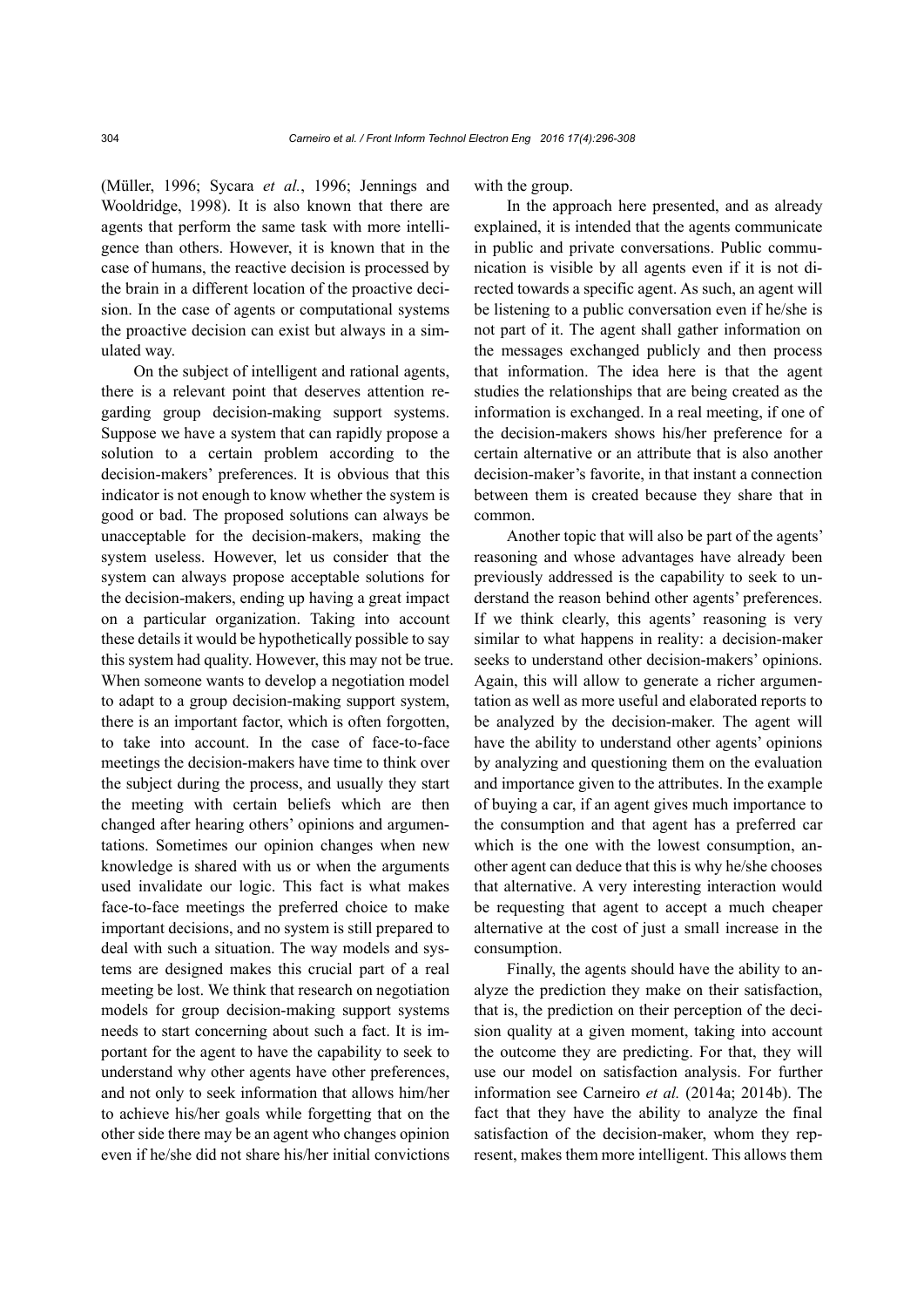to know when to stop defending their favorite alternative and bet on another which is also preferred (although less). This fact will give them a greater final satisfaction that another alternative had been chosen. The model should also predict the group final satisfaction when their goal is a decision that brings high satisfaction for all the elements. Satisfaction analysis will also be useful for blocked situations and will help the agents better understand whether or not to accept requests from other agents.

Our work brings a new refreshing perspective in the context of GDSS. To the best of our knowledge, the type of communication performed by agents has never been suggested in the literature. We believe that our work has similarities with the one proposed by Marreiros *et al.* (2010), but our approach has the great advantage to offer an easy understanding of the dialogues conducted by agents. Besides, in most of the work about GDSS in the literature in the last decade, fuzzy logic was used as a mechanism to achieve a solution (Bashiri and Hosseininezhad, 2009; Zhang *et al.*, 2009; Kar, 2014). This makes it impossible to justify preferences and becomes a very noninteractive process performed by decision-makers. Our approach takes advantage of the benefits inherent to the use of argumentation (for example, it is possible to justify requests and statements) and allows introducing new knowledge (Rahwan *et al.*, 2003; El-Sisi and Mousa, 2012). It is also important to mention that in ubiquitous contexts most proposed systems will not take advantage of the benefits inherent to group decision making (Huber, 1984; Dennis, 1996). This issue affects decision-makers that cannot gather at the same place and time and that can interact with each other only by using the GDSS. The result will be an increase of frustration of decision-makers, which will lead to most of them giving up on using the system (Paul *et al.*, 2004). Another important point of our approach is that it takes advantage of group decision making by creating a process (Dean and Sharfman, 1996). Some researchers used mechanisms that search immediately for a solution preventing any further reasoning of decision-makers (Gorsevski *et al.*, 2013). Our approach allows decision-makers to keep changing their preferences and understand what is happening throughout the process. This leads to a reflected and justified change of opinion. In addition, many existing studies in the literature did not follow

the advantages of group decision making simply because they cannot promote interaction between decision-makers (Tavana *et al.*, 1993; Alonso *et al.*, 2010). The approach here presented has been defined in a way that allows agents to understand the entire decision-making process and to be able to express their opinions through a problem reconfiguration. Besides, the type of communication is much more explicit due to the proposed attributes' definition. Alonso *et al.* (2010) have presented a very interesting work using Delphi's method (which is common for this type of context, see Burke and Chidambaram (2003), Guo *et al.* (2005), and Smits *et al.* (2013)). The great advantage of our work compared to this approach is that it motivates the interaction and the interest to understand why other decision-makers have different opinions. In their approach, there is no such thing as interaction between 'experts'. This problem is also common to all of other works in which Delphi's method was used in the GDSS context.

#### **8 Conclusions and future work**

The group decision support systems have been studied in the last three decades. However, after all this time, they are still not being accepted by the industry. Regardless of the amount of artificial intelligence techniques applied, they still have too many limitations, especially in situations with time/space constraints. Furthermore, there are big challenges regarding the processes used to evaluate and validate these systems. The processes' evaluation used allows saving good scientific results in certain cases but does not transmit enough confidence so that the industry can understand all the potential of these systems.

To support the group decision making in situations with time/space constraints, the GDSS evolved for the so-called ubiquitous GDSS (UbiGDSS). They are the ultimate cleavage of GDSS. With the appearance of UbiGDSS some other problems appeared, for instance, how to overcome the lack of humaninteraction, understand the decision quality perception in the perspective of each decision-maker, and overcome the communication issues.

One of the usual techniques in UbiGDSS is automated negotiation. The idea behind automated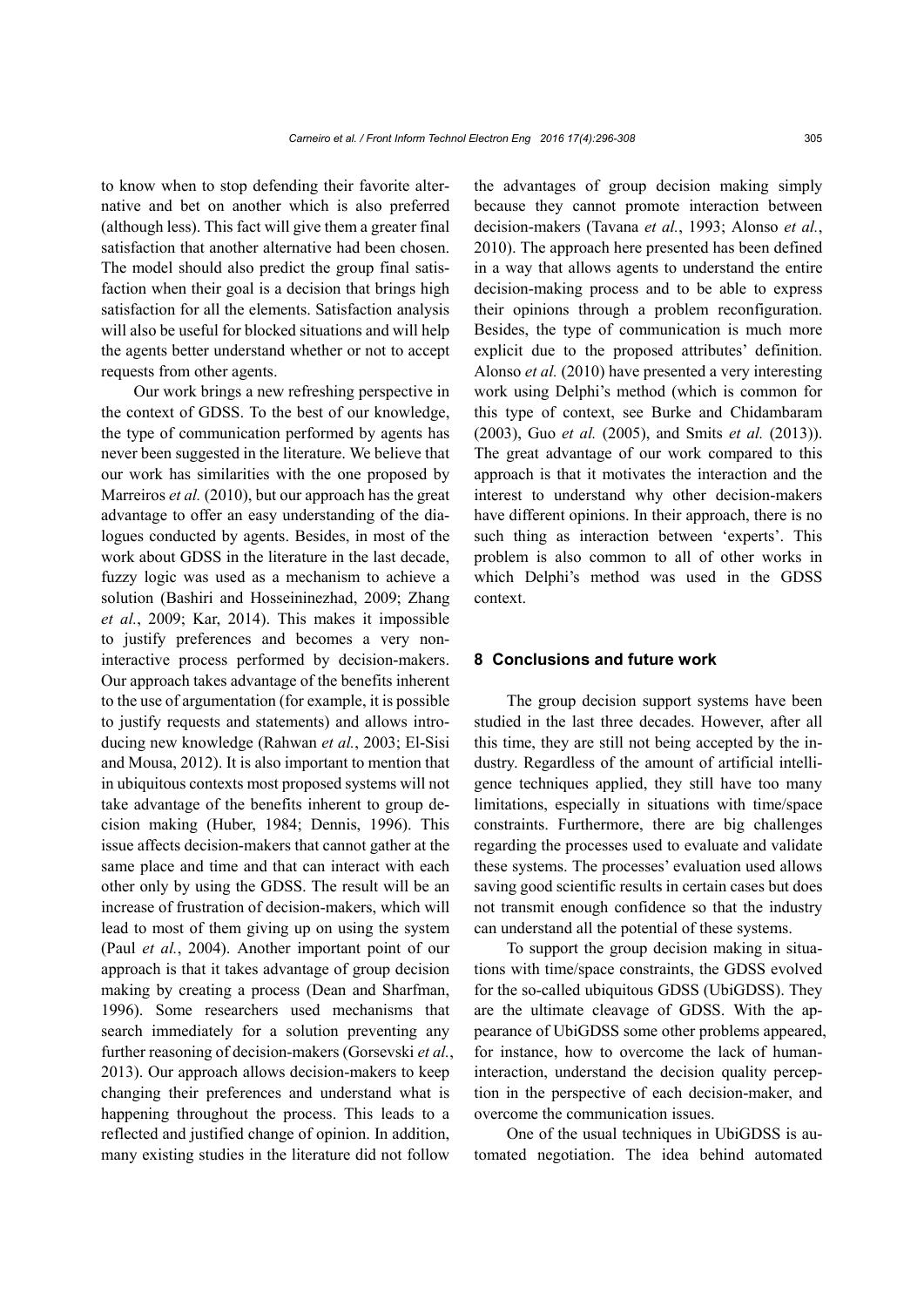negotiation, for instance, argumentation, is allowing agents to find a solution through an intelligent dialogue. However, there are no specifically defined dialogues for these situations, plus there are only a few argumentation-based negotiation models proposed in the literature where the majority was defined before the appearance of UbiGDSS. Going deeply, we can also verify that even the argumentation theories have difficulty in adapting to this scenario.

Here we propose a theoretical negotiation model specifically planned for UbiGDSS. More particularly, we propose new approaches on topics such as the type of attributes and dialogues. In addition to these specific proposals, this topic is addressed under a new look and approach. Multiple reflections are shared, and the most important issues are analyzed which, in the opinion of authors, have been the cause of the GDSS problems.

The model proposed in this paper uses a social networking logic due to the type of communication employed by the agents. Our approach intends to support the ubiquitous group decision-making process, in a similar way to a real process, while simultaneously preserving the quantity and quality of intelligence generated in face-to-face meetings, and is adapted to be used in a ubiquitous context. Agents are capable of performing dialogues about the problem, understanding the messages of others agents, and using arguments in any kind of used locution. The kind of knowledge created by agents in our model can be used to bring UbiGDSS to a higher level.

As for future work there are still a lot of things that need to be done. We will work on the creation of an argumentation framework to be included in our model. Also, we will develop a new prototype that includes all the topics addressed here and others previously published. We believe that in the end we can draw strong conclusions on the results obtained from this new look over automatic negotiation in group decision-making support systems.

As a final remark, we can say that there is a lot of work to do to adapt GDSS to this new era. This is a very complex area and involves so many other different areas, but working in this field is very exciting and can result in outstanding results.

# **References**

Allen, J., Blaylock, N., Ferguson, G., 2002. A problem solving model for collaborative agents. Proc. 1st Int. Joint Conf.

on Autonomous Agents and Multiagent Systems, p.774-781. http://dx.doi.org/10.1145/544862.544923

Alonso, S., Herrera-Viedma, E., Chiclana, F., *et al.*, 2010. A web based consensus support system for group decision making problems and incomplete preferences. *Inform. Sci.*, **180**(23):4477-4495.

http://dx.doi.org/10.1016/j.ins.2010.08.005

- Bashiri, M., Hosseininezhad, S.J., 2009. A fuzzy group decision support system for multifacility location problems. *Int. J. Adv. Manuf. Technol.*, **42**(5):533-543. http://dx.doi.org/10.1007/s00170-008-1621-3
- Bonzon, E., Dimopoulos, Y., Moraitis, P., 2012. Knowing each other in argumentation-based negotiation. Proc. 11th Int. Conf. on Autonomous Agents and Multiagent Systems, p.1413-1414.
- Burke, K., Chidambaram, L., 2003. Mini-track: distributed group support systems (DGSS). Proc. 36th Annual Hawaii Int. Conf. on Systems Science, p.16. http://dx.doi.org/10.1109/HICSS.2003.1173658
- Carneiro, J., Santos, R., Marreiros, G., *et al.*, 2014a. Overcoming the lack of human-interaction in ubiquitous group decision support systems. *Adv. Sci. Technol. Lett.*, **49**:116-124.

http://onlinepresent.org/proceedings/vol49\_2014/24.pdf

- Carneiro, J., Santos, R., Marreiros, G., *et al.*, 2014b. Understanding decision quality through satisfaction. Int. Conf. on Practical Applications of Agents and Multi-Agent Systems, p.368-377. http://dx.doi.org/10.1007/978-3-319-07767-3\_33
- Carneiro, J., Martinho, D., Marreiros, G., *et al.*, 2015.
- Individual definition of multi-criteria problems in ubiquitous GDSS. *Adv. Sci. Technol. Lett.*, **97**:99-106. http://onlinepresent.org/proceedings/vol97\_2015/17.pdf
- Dean, J.W., Sharfman, M.P., 1996. Does decision process matter? A study of strategic decision-making effectiveness. *Acad. Manag. J.*, **39**(2):368-392. http://dx.doi.org/10.2307/256784
- de Melo, C.M., Carnevale, P., Gratch, J., 2011. The effect of expression of anger and happiness in computer agents on negotiations with humans. 10th Int. Conf. on Autonomous Agents and Multiagent Systems, p.937-944.
- Dennis, A.R., 1996. Information exchange and use in small group decision making. *Small Group Res.*, **27**(4):532-550.
- http://dx.doi.org/10.1177/1046496496274003 El-Sisi, A.B., Mousa, H.M., 2012 Argumentation based negotiation in multiagent system. 7th Int. Conf. on
	- Computer Engineering & Systems, p.261-266. http://dx.doi.org/10.1109/ICCES.2012.6408525
- Fan, X.Y., Toni, F., 2014. Decision making with assumptionbased argumentation. 2nd Int. Workshop on Theory and Applications of Formal Argumentation, p.127-142. http://dx.doi.org/10.1007/978-3-642-54373-9\_9
- Fan, X.Y., Toni, F., Mocanu, A., *et al.*, 2014. Dialogical two-agent decision making with assumption-based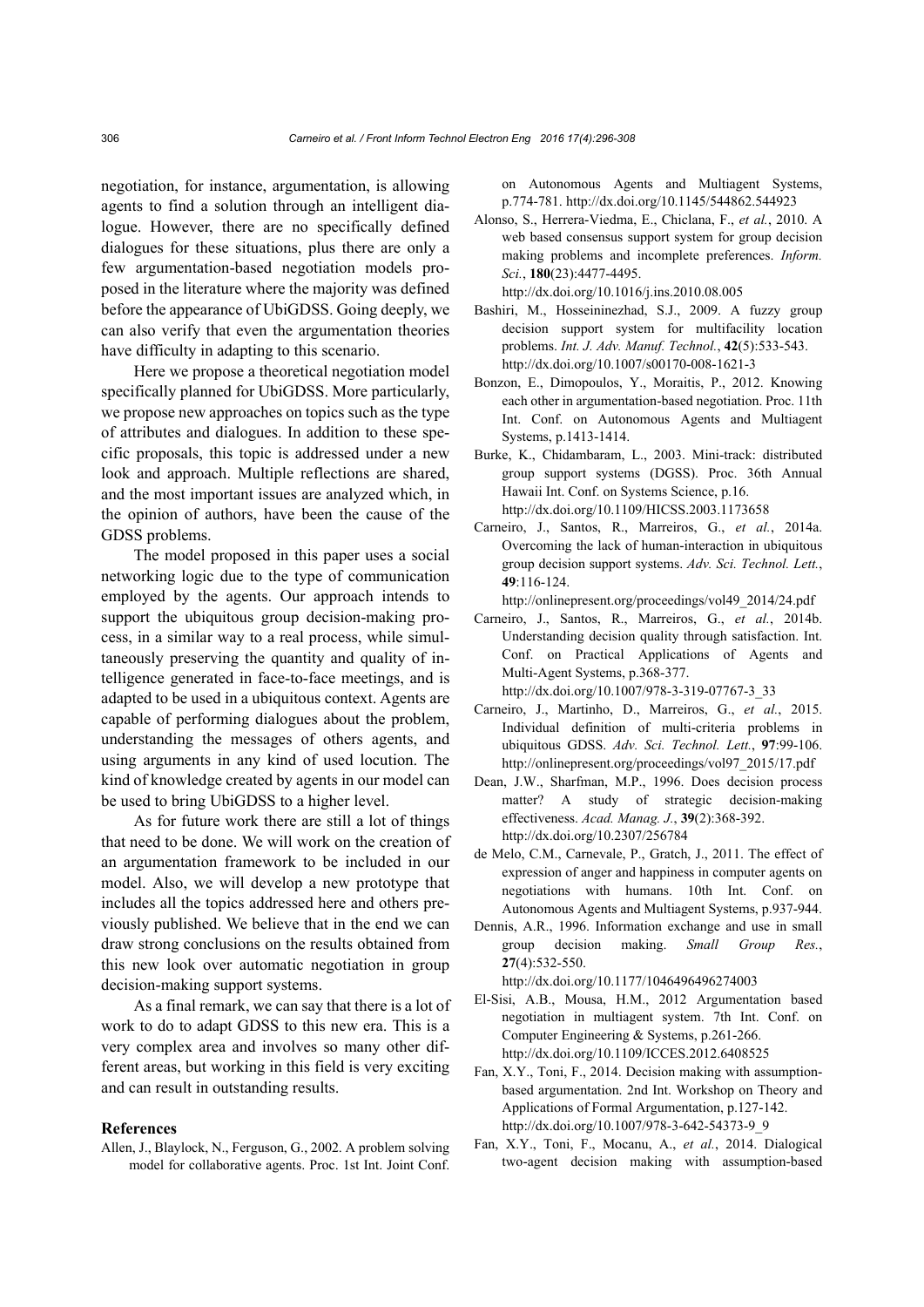argumentation. Proc. Int. Conf. on Autonomous Agents and Multi-Agent Systems, p.533-540.

- Gorsevski, P.V., Cathcart, S.C., Mirzaei, G., *et al.*, 2013. A group-based spatial decision support system for wind farm site selection in Northwest Ohio. *Energy Pol.*, **55**: 374-385. http://dx.doi.org/10.1016/j.enpol.2012.12.013
- Guo, C.Z., Guo, K., Lin, W., *et al.*, 2005. The research on the software architecture of negotiatory synthetical forecasting GDSS based on J2EE. Proc. 9th Int. Conf. on Computer Supported Cooperative Work in Design, p.27-32. http://dx.doi.org/10.1109/CSCWD.2005.194140
- Herrera, F., Herrera-Viedma, E., Verdegay, J.L., 1997. A rational consensus model in group decision making using linguistic assessments. *Fuzzy Sets Syst.*, **88**(1):31-49. http://dx.doi.org/10.1016/S0165-0114(96)00047-4
- Huang, P., Sycara, K.A., 2002. A computational model for online agent negotiation. Proc. 35th Annual Hawaii Int. Conf. on System Sciences, p.438-444. http://dx.doi.org/10.1109/HICSS.2002.993892
- Huber, G.P., 1984. Issues in the design of group decision support sytems. *MIS Quart.*, **8**(3):195-204. http://dx.doi.org/10.2307/248666
- Jennings, N.R., Wooldridge, M., 1998. Applications of intelligent agents. *In*: Jennings, N.R., Wooldridge, M. (Eds.), Agent Technology*.* Springer, Berlin, p.3-28. http://dx.doi.org/10.1007/978-3-662-03678-5\_1
- Kakas, A., Moraitis, P., 2006. Adaptive agent negotiation via argumentation. Proc. 5th Int. Joint Conf. on Autonomous Agents and Multiagent Systems, p.384-391. http://dx.doi.org/10.1145/1160633.1160701
- Kar, A.K., 2014. Revisiting the supplier selection problem: an integrated approach for group decision support. *Expert Syst. Appl.*, **41**(6):2762-2771. http://dx.doi.org/10.1016/j.eswa.2013.10.009
- Karacapilidis, N., Papadias, D., 1998. A group decision and negotiation support system for argumentation based reasoning. 4th Pacific Rim Int. Conf. on Artificial Intelligence, p.188-205.

http://dx.doi.org/10.1007/3-540-64413-X\_36

- Karacapilidis, N., Papadias, D., 2001. Computer supported argumentation and collaborative decision making: the HERMES system. *Inform. Syst.*, **26**(4):259-277.
- Karunatillake, N.C., Jennings, N.R., 2005. Is it worth arguing? 1st Int. Workshop on Argumentation in Multi-Agent Systems, p.234-250. http://dx.doi.org/10.1007/978-3-540-32261-0\_16
- Kraus, S., Sycara, K., Evenchik, A., 1998. Reaching agreements through argumentation: a logical model and implementation. *Artif. Intell.*, **104**(1-2):1-69. http://dx.doi.org/10.1016/S0004-3702(98)00078-2
- Marey, O., Bentahar, J., Asl, E.K., *et al.*, 2014. Agents' uncertainty in argumentation-based negotiation: classification and implementation. *Proc. Comput. Sci.*, **32**:61-68. http://dx.doi.org/10.1016/j.procs.2014.05.398
- Marreiros, G., Santos, R., Ramos, C., *et al.*, 2010. Context aware emotional model for group decision making. *IEEE Intell. Syst.*, **99**:1541-1672. http://dx.doi.org/10.1109/MIS.2010.1
- Maznevski, M.L., 1994. Understanding our differences: performance in decision-making groups with diverse members. *Human Relat.*, **47**(5):531-552. http://dx.doi.org/10.1177/001872679404700504
- Moreno-Jiménez, J.M., Aguarón, J., Escobar, M.T., 2008. The core of consistency in AHP-group decision making. *Group Dec. Negot.*, **17**(3):249-265. http://dx.doi.org/10.1007/s10726-007-9072-z
- Müller, J., 1996. The Design of Intelligent Agents: a Layered Approach. Springer, Berlin, Germany. http://dx.doi.org/10.1007/BFb0017806
- Paul, S., Seetharaman, P., Ramamurthy, K., 2004. User satisfaction with system, decision process, and outcome in GDSS based meeting: an experimental investigation. Proc. 37th Annual Hawaii Int. Conf. on System Sciences, p.37-46. http://dx.doi.org/10.1109/HICSS.2004.1265108
- Rahwan, I., Ramchurn, S.D., Jennings, N.R., *et al.*, 2003. Argumentation-based negotiation. *Knowl. Eng. Rev.*, **18**(4):343-375.

http://dx.doi.org/10.1017/S0269888904000098

- Rahwan, I., Sonenberg, L., Jennings, N.R., *et al.*, 2007. Stratum: a methodology for designing heuristic agent negotiation strategies. *Appl. Artif. Intell.*, **21**(6):489-527. http://dx.doi.org/10.1080/08839510701408971
- Ramchurn, S.D., Sierra, C., Godo, L., *et al.*, 2007. Negotiating using rewards. *Artif. Intell.*, **171**(10-15):805-837. http://dx.doi.org/10.1016/j.artint.2007.04.014
- Reicher, S., Haslam, S.A., Hopkins, N., 2005. Social identity and the dynamics of leadership: leaders and followers as collaborative agents in the transformation of social reality. *Leadership Quart.*, **16**(4):547-568.

http://dx.doi.org/10.1016/j.leaqua.2005.06.007

Rosaci, D., 2012. Trust measures for competitive agents. *Knowl. Syst.*, **28**:38-46.

http://dx.doi.org/10.1016/j.knosys.2011.11.011

Santos, R., Marreiros, G., Ramos, C., *et al.*, 2010. Using personality types to support argumentation. 6th Int. Workshop Argumentation in Multi-Agent Systems, p.292-304.

http://dx.doi.org/10.1007/978-3-642-12805-9\_17

- Sierra, C., Jennings, N.R., Noriega, P., *et al.*, 1998. A framework for argumentation-based negotiation. Proc. 4th Int. Workshop on Intelligent Agents IV, Agent Theories, Architectures, and Languages, p.177-192. http://dx.doi.org/10.1007/BFb0026758
- Smits, M.T., Postma, Th.J.B.M., Takkenberg, C.A.Th., *et al.*, 1993. A GDSS methodology for personnel planning in rheumatology. Proc. IFIP TC8/WG8.3 Working Conf. on Decision Support in Public Administration, p.149-158. http://dx.doi.org/10.1016/B978-0-444-81485-2.50016-2